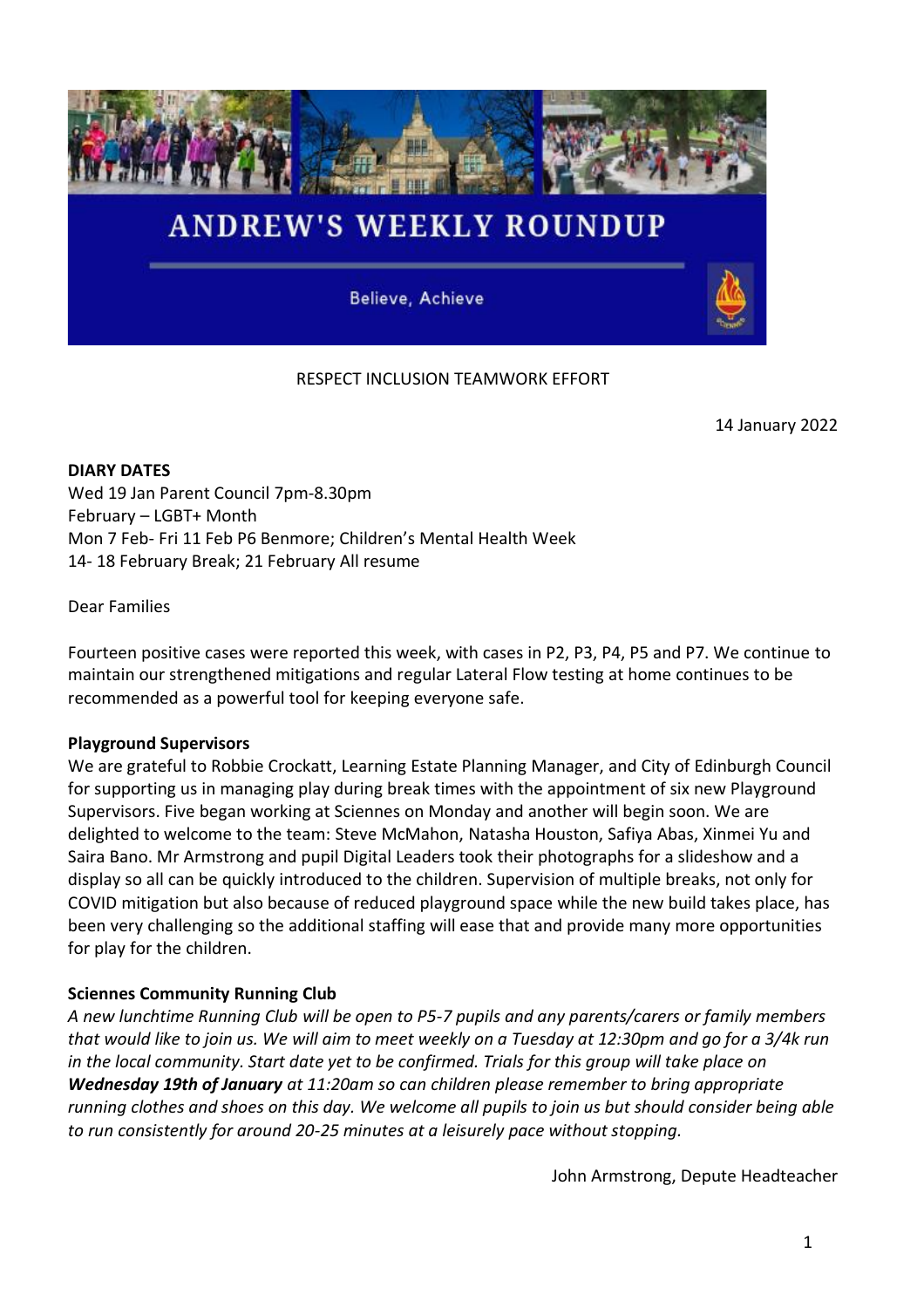# **LGBT + Schools Charter Award**

A staff team and Pupil Champions group have been established to take forward this initiative as part of our school wide Equalities focus.

*We are pleased to announce that we have begun our LGBT Charter journey. Staff and students will be working together along with LGBT Youth Scotland to ensure that we have a LGBT inclusive curriculum at Sciennes. Through the charter journey we will take positive steps to educate learners, in ageappropriate ways, about LGBT identities and issues which will continue to ensure that Sciennes is a safe and welcoming place for all to learn and achieve together. Pupils' voice is at the heart of our approach and a group of LGBT Charter Champions have already begun meeting and planning the ways that they would like to lead this exciting new project ahead of LGBT History month in February.*

*As always, we welcome the views of our wider community and if you would like to share comments or experience then please get in touch via the school office [admin@sciennes.edin.sch.uk](mailto:admin@sciennes.edin.sch.uk)*

Jamie Gilchrist, P6 Class Teacher

## **Empowered Learning**

The city-wide initiative to provide all pupils in P6 to S6 with a personal iPad is moving at pace, and we have had an indication that James Gillespie's Cluster's timeframe is likely to be in early May,

## **Assembly**

Thank you to our P7 Sports Captains who led both P1-3 and P4-7 Assemblies this morning. The theme was setting goals for 2022, particularly sporting goals. Our Captains shared their own goals for 2022 as well as details of their own sporting interests and how to get involved in sports clubs. As restrictions ease, increasingly more clubs are becoming available and our Captains will play a key role in passing on information as well as being sources of inspiration and advice. Sports Captains have been invited to plant a tree at Whitehouse and Grange Bowling Club on 23 February to mark the Queen's Jubilee.

P6C pupil Zach Thomson invited any pupils who have reached ski-ing Level 7 to contact him if they wish to trial for a competitive Ski Team at Hillend.

Some of our LGBT+ Champions shared information about the Schools Charter Award at both Assemblies.

# **Donate Coats for Homeless**

*We are collecting coats for all the homeless people who may be very cold and they have no money to buy coats. We would be very grateful, and so would countless homeless people, if you could donate old coats and bring them up to P6A, Classroom 17 (near Ms Gallagher's Office). Thank you.*

P6 pupils Rosemary Reid and Tanya Bishawi

### **Tennis Success!**

Congratulations to Ray Gallacher P7A who took part in Tennis competitions during the holiday. Ray won the U12 singles and doubles at a competition in Bolton and also made the final of the U11 at the Scottish Indoor comp in Glasgow. Very well done, Ray!